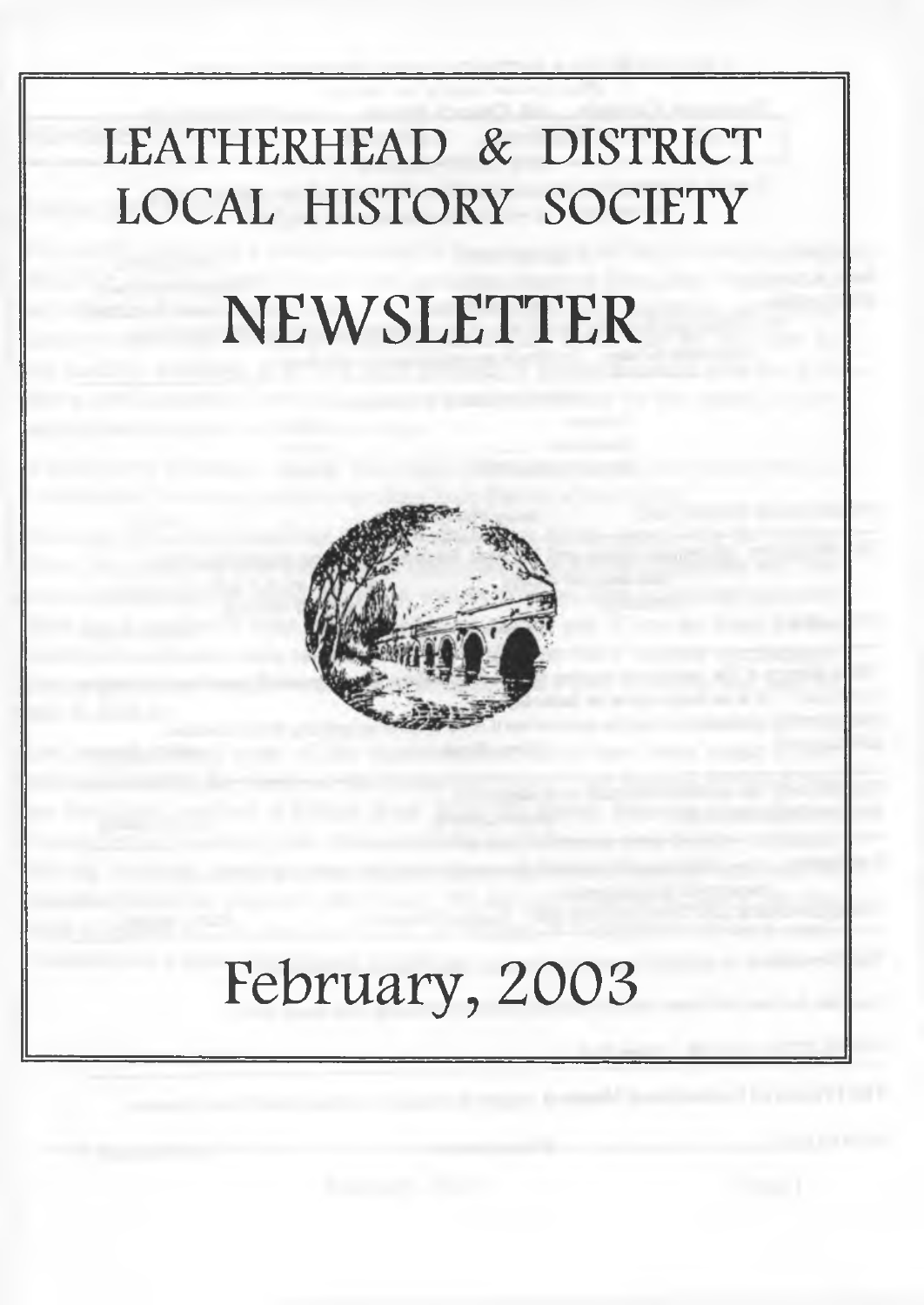|                              | LEATHERHEAD & DISTRICT LOCAL HISTORY SOCIETY                                                                                              |                                                                                                      |
|------------------------------|-------------------------------------------------------------------------------------------------------------------------------------------|------------------------------------------------------------------------------------------------------|
|                              | Registered Charity No. 802409<br><b>Hampton Cottage,</b>                                                                                  | 64 Church Street, LEATHERHEAD                                                                        |
|                              | Surrey, KT22 8DP                                                                                                                          |                                                                                                      |
|                              | Tel: 01372 386348                                                                                                                         |                                                                                                      |
|                              | Email: leatherheadmuseum@localhistory.free-online.co.uk                                                                                   |                                                                                                      |
|                              | Web site: www.leatherheadweb.org.uk                                                                                                       |                                                                                                      |
| CHAIRMAN                     | <b>SECRETARY</b>                                                                                                                          | <b>TREASURER</b>                                                                                     |
| Peter A. Tarplee             | <b>Judith Mills</b>                                                                                                                       | Norma Robertson                                                                                      |
| 01372 452301                 | 01372 372146<br>The Society meets on the third Friday of the month at the Letherhead Institute from                                       | 01372 453795                                                                                         |
|                              | September to May. For details see programme in this issue.                                                                                |                                                                                                      |
|                              | 2003 Membership Subscriptions                                                                                                             |                                                                                                      |
|                              |                                                                                                                                           |                                                                                                      |
|                              |                                                                                                                                           |                                                                                                      |
| <b>MEMBERSHIP SECRETARY</b>  | <b>Jenny Morris</b>                                                                                                                       | 01372                                                                                                |
| <b>CURATOR</b>               | Saturdays 10.0 a.m. to 4.0 p.m.<br><b>Graham Evans</b>                                                                                    | 01372 386348                                                                                         |
| $12.30$ p.m.                 | It is no longer open on Saturdays.<br>Exceptionally, arrangements may be made to use it at other times by applying to the Librarian       | The Library at The Letherhead Institute is open on Tuesdays, Thursdays and Fridays from 10.0 a.m. to |
| <b>LIBRARIAN</b>             | <b>Gwen Hoad</b>                                                                                                                          | 01372 273934                                                                                         |
|                              | The Records are available for study by arrangement.                                                                                       |                                                                                                      |
| <b>RECORDS SECRETARY</b>     | <b>Brian Godfrey</b>                                                                                                                      | 01372 454654                                                                                         |
|                              | <b>Lectures</b> $\therefore$ Co-ordination of the Society's lecture and visits programme and L & D L H S<br>speakers for local societies. |                                                                                                      |
|                              | PROGRAMME & LECTURE SECRETARY Gordon Knowles                                                                                              | 01372 458396                                                                                         |
|                              | <b>The Newsletter</b> is published quarterly in February, May, August and November                                                        |                                                                                                      |
|                              | Copy for the May 2003 issue should reach the Society's Office by 25th April, 2003.                                                        |                                                                                                      |
| NEWSLETTER EDITOR Peter Wall |                                                                                                                                           | 01372 277690                                                                                         |
|                              | The Friends of Leatherhead Museum support the Society's work on behalf of the Museum.                                                     |                                                                                                      |
| <b>SECRETARY</b>             | <b>Thelma Lucas</b>                                                                                                                       | 01372 844345                                                                                         |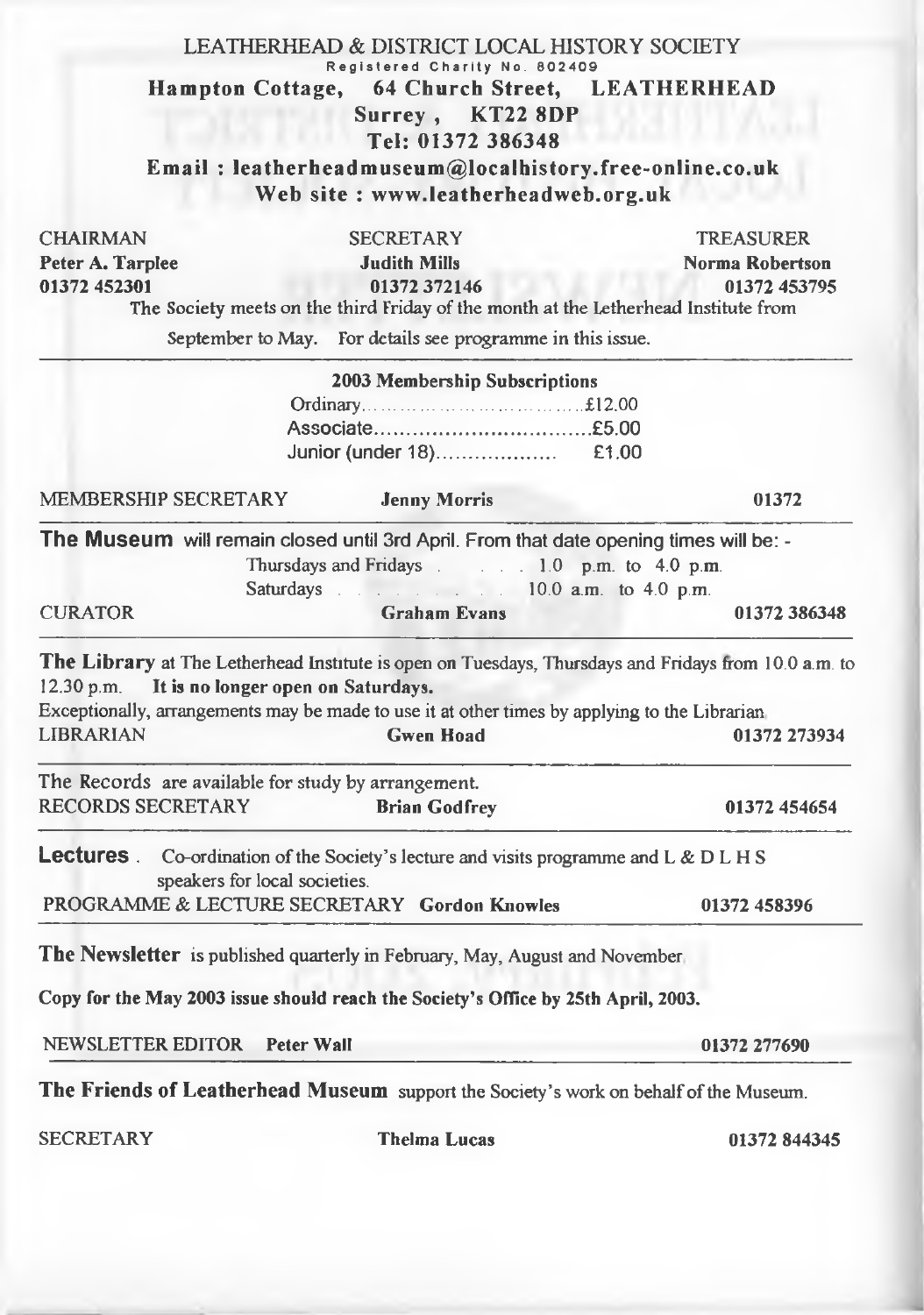#### **NEWSLETTER 1/2003 FEBRUARY, 2003**

#### **FROM THE CHAIRMAN**

First of all I must give a warm welcome to the new editor of the *Newsletter,* Peter Wall. We are very grateful that he has agreed to take over from John Wettem for, as I explained in an earlier issue, the *Newsletter* is a very important part of the Society's activities. For many members, particularly those who do not come to our monthly meetings, it is their main channel of communication with us. It is also a useful means of putting on record items which may be too urgent, or not appropriate to appear in the *Proceedings.*

It is also very pleasing to record that Jenny Morris has agreed to be nominated as Membership Secretary to take over from Jack Barker at the AGM.

Enclosed with this *Newsletter* you will find most of the papers for the AGM. From these you will note that we still have vacancies on the committee and that more nominations are required. For a society such as ours to operate properly there are a number of tasks which need to be carried out. If you are keen for the society to continue doing all the things to which we have become accustomed please give some thought to see whether there is any way in which you may be able to help us.

Last month I listed some of the improvements which have been made to our museum recently for which we have received grants. I am pleased to report that we have now received a further grant from the Surrey Museum Consultative Committee of around £1,800. This is half the cost of some new display cabinets. Having obtained the grant the cabinets have now been ordered and will be installed before we reopen in the Spring. We are very grateful to SMCC for this help as grants of this type enable us to attempt to transform our very small museum into a more 'professional' operation.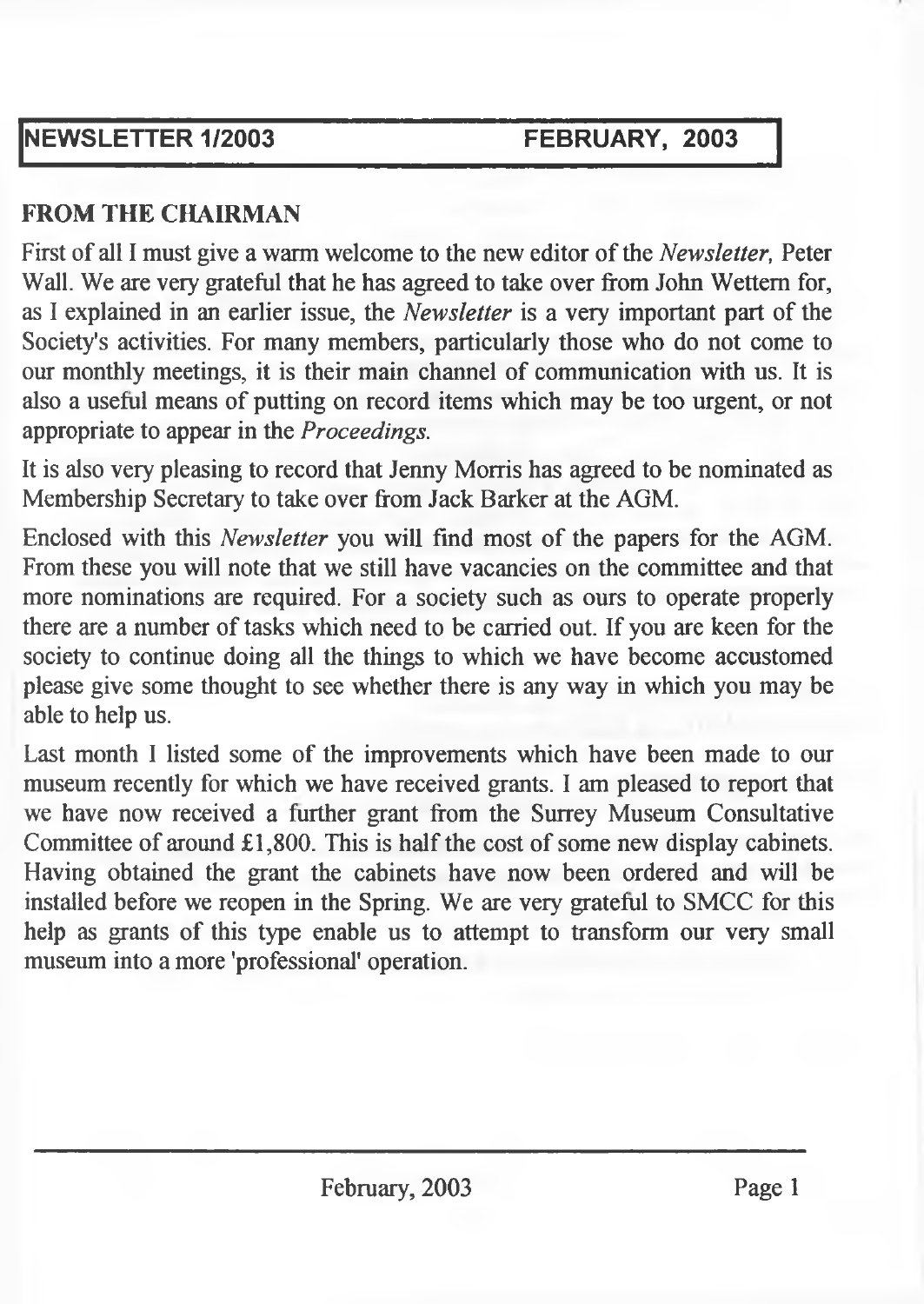Once again we are grateful to Gordon Knowles for organising a very interesting Christmas Miscellany with a varied selection of contributions. It was particularly pleasing to meet the Rev Dr Stephen Sheppard, who was one of our founder members, and who had travelled from Hereford using five trains and a bicycle in order to arrive at Leatherhead. He also made it worthwhile for Margaret Longstreeth to open the 'shop.'

Since the meeting I have received a letter from Stephen expressing his pleasure at the occasion and also provided more memories of his early life in Fetcham. Some while ago Dr Sheppard kindly gave a copy of his second doctoral thesis to the Society. 'Primeval Pagan Mnemosyne' - described as a penetrative investigation into Primordial Paganish Beliefs and Ritual Practices in Six Selective Areas: with particular reference to the Early Christian Missionaries, what they insouciantly encountered, discovered, knew of, rebuffed or syncretised with, whatever may be deduced. This includes a study of our local area and any member wishing to read this should contact the Records Secretary

*Peter Tarplee*

#### **SURREY ARCHAEOLOGICAL SOCIETY ARCHAEOLOGICAL RESEARCH COMMITTEE**

#### **ANNUAL SYMPOSIUM**

This year the annual symposium will again be held in the Peace Memorial Hall, Woodfield Lane, Ashtead. The event is to be held on Saturday 22nd February between 10.00 am and 5.00 pm.

A full programme of talks will take place with a number of displays, one of which will be provided by our society.

The tickets will cost £5.00 at the door.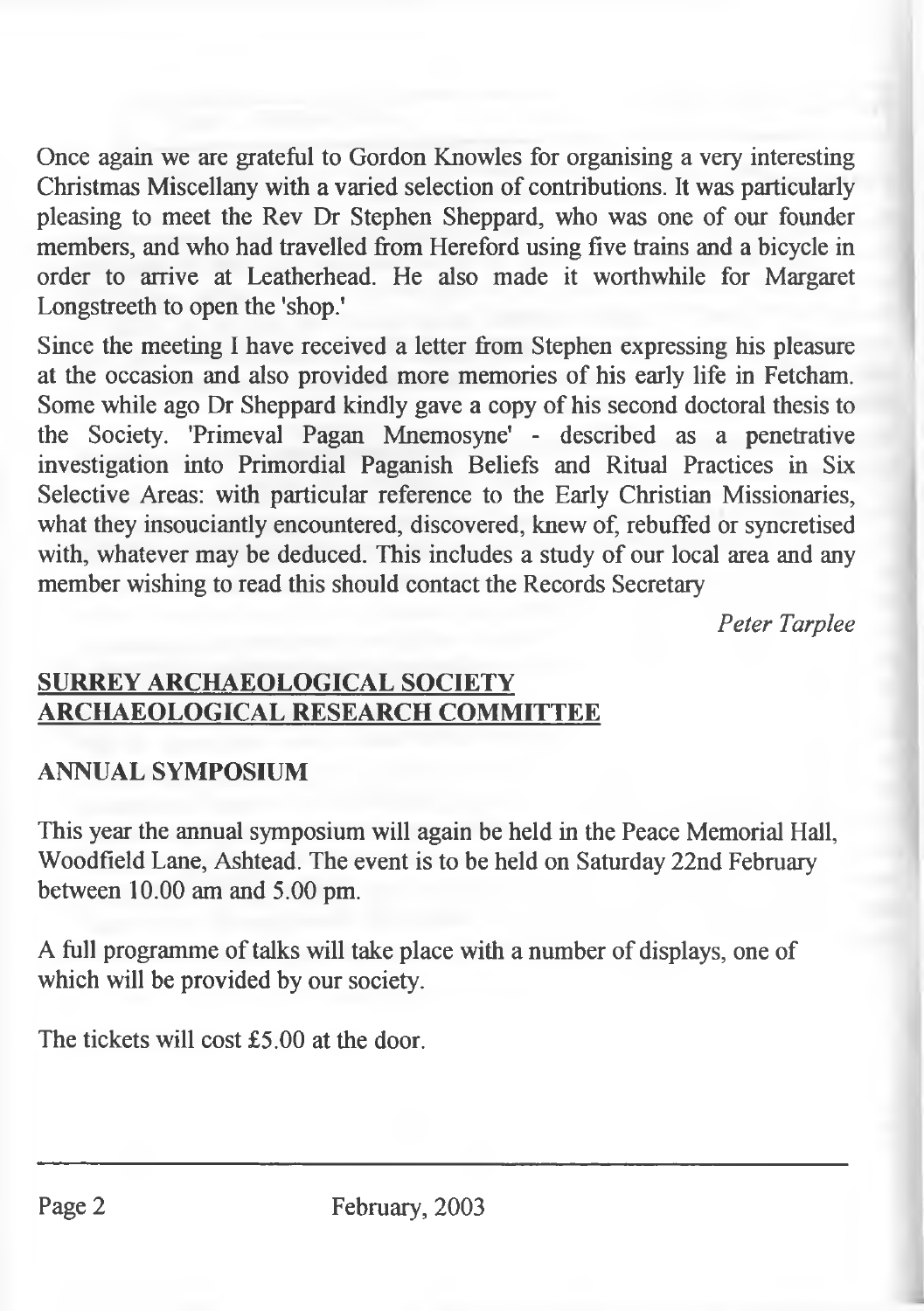#### **NEWS FROM THE LIBRARIAN**

Among fairly recent books published about our area is one which appeared in 2001. *"The History of St John's School, Leatherhead*" by Richard Hughes and published by Gresham Books. Here is a short extract from it.

**"In 1943 the school purchased the large house opposite the school,** *'Windfield',* **for £11,000 from the Still family. (E R Still, Chairman of the Council between 1918 and 1930, had married the daughter of Charles Churchill, the philanthropist who had arranged the removal of the school from Hamilton Terrace [Marylebone] and who was the first Chairman of the committee. He had died in 1931). The intention of the school was at first to resurrect the idea of a preparatory school and locate it in the building but this idea was soon abandoned. In fact the** *'Windfield'* **purchase was a constant headache for the school which never really worked out what to do with it. It was leased for a time to Leatherhead Hospital, then to a vacuum cleaner manufacturer; an ambitious proposal to place all the day boys in it was rejected on the grounds of expense; part of the estate was compulsorily purchased by Leatherhead Urban District Council for the building of old people's bungalows - this reduced its attraction as a school facility. In 1961 it was sold to New Ideal Homes Ltd for £150,000 - so it had probably been a wise investment despite the difficulties."**

Other additions are ;—

#### **SURREY - History**

EDWARDS, Pamela, ed - *"Surrey Villages".* Surrey Fed. of WI's, 1968 MOULE, Thomas - "A topographical description of Surrey, 1837".

Brian Stevens Historic Prints, 1972.

RIX, Martin & Alison - *"Wisley: the Royal Horticultural Society's garden".* Julian Holland Pub. 1989.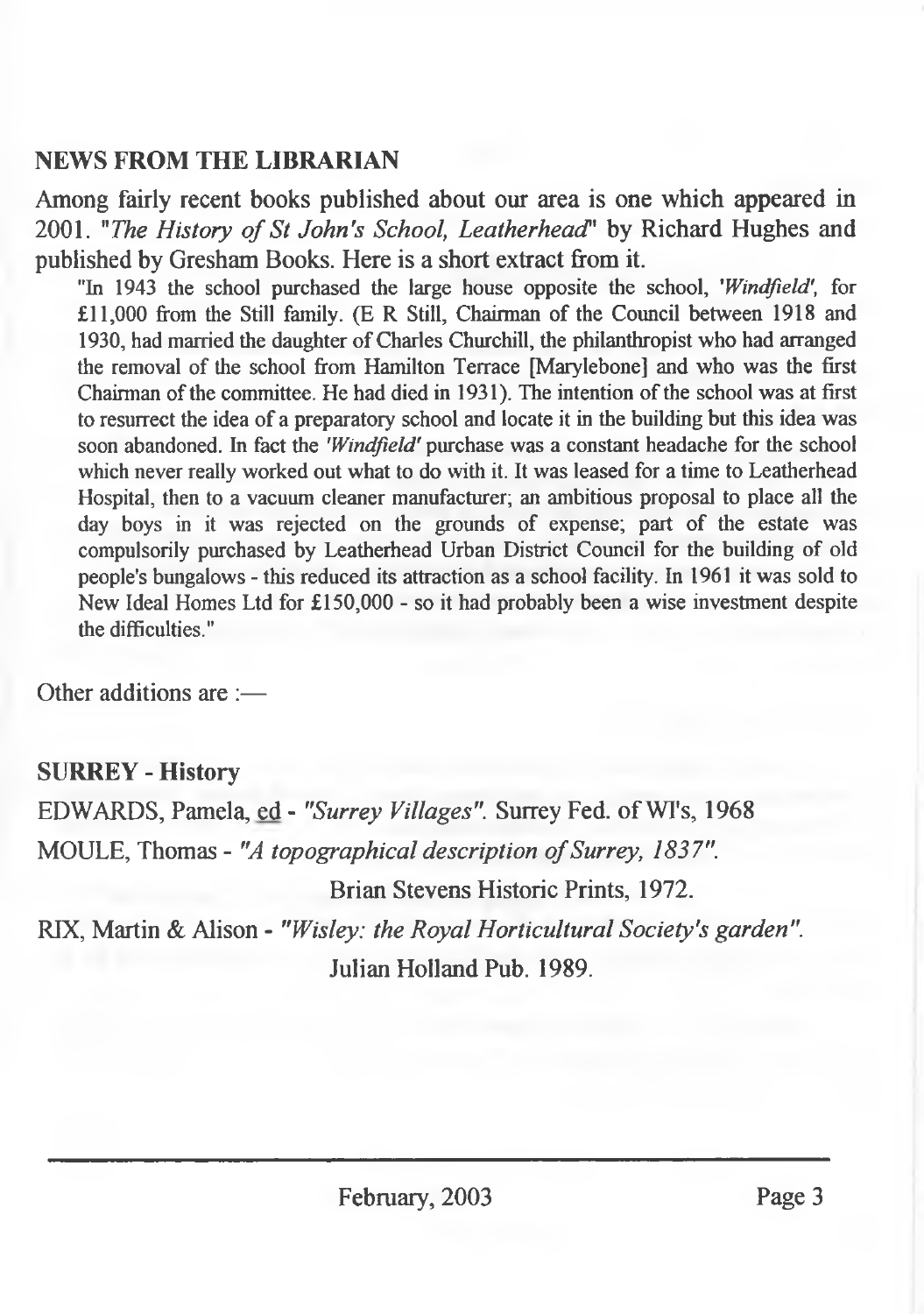### **SURREY - Individual Towns & Villages**

#### **BOX HILL**

SANKEY, Ann - *The Box Hill book of orchids"*.

The Friends of Box Hill, 2000.

#### **LEATHERHEAD**

*"Leatherhead Parish Church*", Friends of - St Mary & St Nicholas Parish Church, Leatherhead, 2002.

**MOLE VALLEY**

GOOD ACRE, Don - *"Exploring Surrey: the Mole Valley"* Privately published 1989

All these books and others in the Society's Library are housed within the Letherhead Institute library room. It is accessible to our members only when the L.C.A .library is open to its members, but not on Saturdays (see details on the inside cover of this Newsletter).

It is most important that you show your current L&DLHS membership card to the librarian on duty when you use the library. *Gwen Hoad*

#### **MILLENNIUM BOOKS**

It was generally recognised that Fetcham had more successful activities during the Millennium than most of its neighbours. It was decided by the 20 members of its Millennium Committee to record these in a book of memorabilia compiled by its chairman Judith Pinsent and Edwina Vardey.

In burgundy with gold-tooled lettering on the cover, it covers the Millennium Trail through to the distribution of mugs and St Luke's Gospels; the kneelers project for St Mary's Church and the Open Air Service, Village Day and It's a Knockout.

Now completed, two identical copies have been made, one for the Surrey Archive at Guildford; another for Fetcham in its Reading Room, while the last will be housed in our museum.

*Edwina Vardey*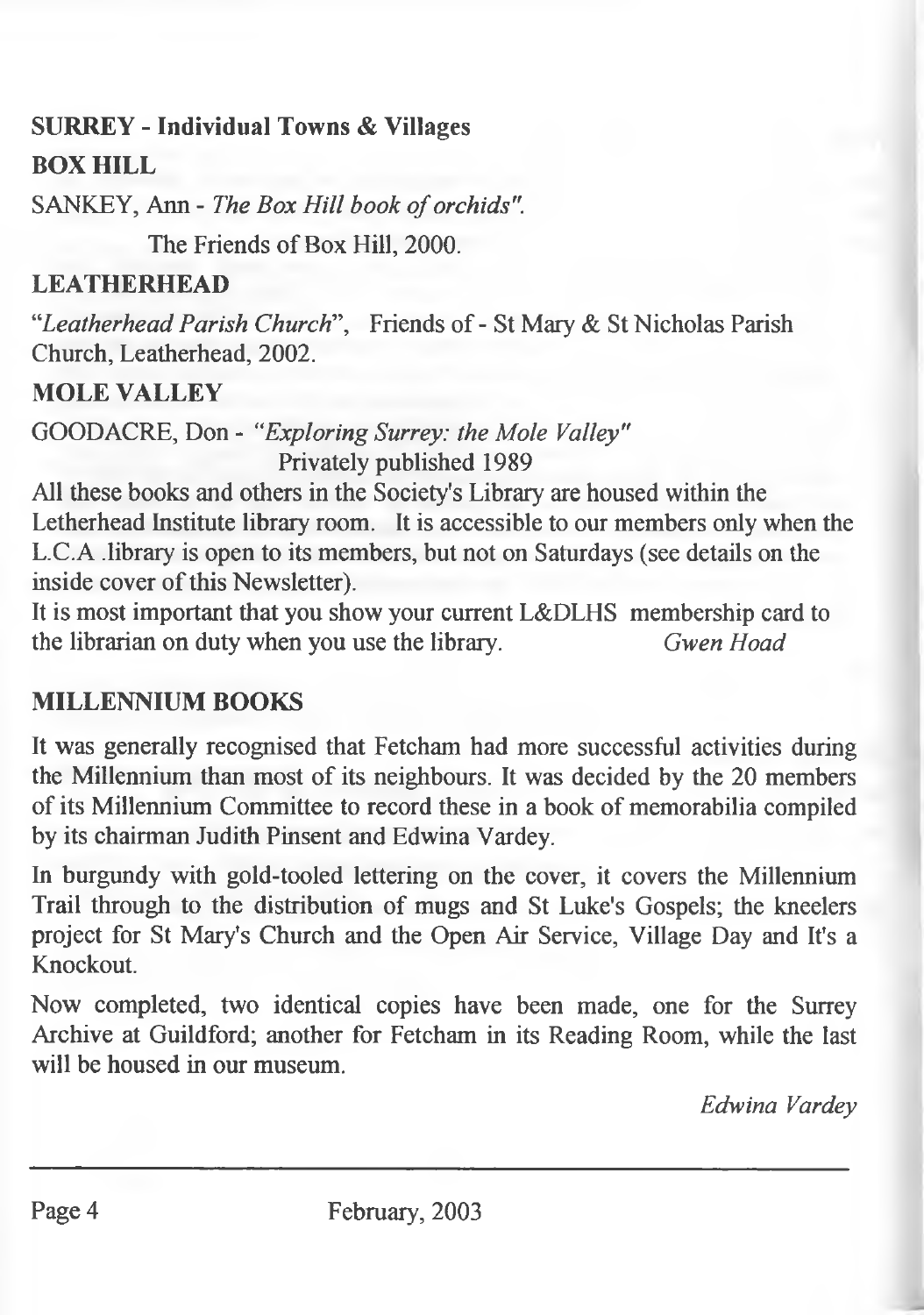#### **SURREY CASTLES IN THE LANDSCAPE**

Paul W Sowan, Chair of Subterranea Britannica has written following the item in the November 2002 *Newsletter.*

"As ever, I enjoyed reading the Society's *Newsletter* and the latest issue to arrive is, to me, particularly interesting.

However, I should point out one error in the article on Surrey Castles in the Landscape. Reigate Castle is on, and the tunnels underneath it are excavated in, the Folkestone Sand and not the chalk.

The Castle is a Scheduled Ancient Monument (SAM). The so called 'Barons Cave' (first mentioned in 1586 in William Camden's *Britannia),* and the later sand mines, falling within the SAM boundary, are thus also Scheduled, although parts were filled up in 1987 on safety grounds by Reigate & Banstead Borough Council. Two fairly extensive networks of sand mine excavations remain accessible under the SAM and a further one immediately beyond the SAM boundary. The road tunnel under the castle, opened in 1824, is of interest as England's oldest surviving road tunnel (Listed II).

The Wealden Cave and Mine Society, under licence from the Council, opens the Barons Cave and the sand mines east and west of the tunnel to the public on selected summer Saturdays. Large numbers are attracted off Reigate High Street for guided tours of these pleasantly cool places".

*Paul W Sowan*

#### **SILENT FILM-MAKING ON FETCHAM DOWNS**

A talk on a BBC Radio 4 programme described the early days of British film making during the silent era and I was initially surprised to hear that cowboy films had been made in Britain. Then I remembered my mother walking myself and my sister on Fetcham Downs in the latter days of WWII and early post war years. She remembered watching 'Wild West' films being shot in the area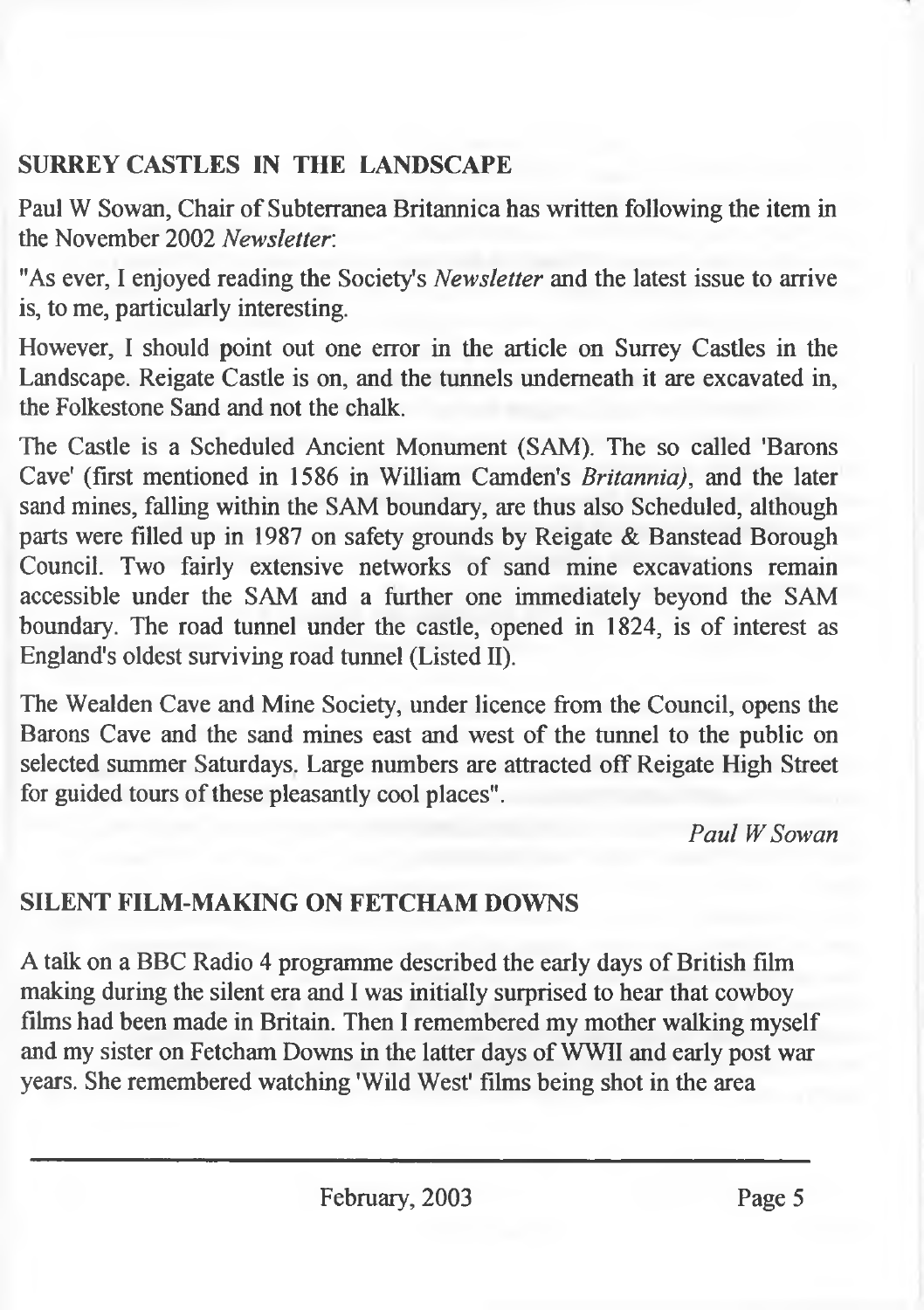Updown Wood/Walnut Tree Clump/Junipers area. Western style coaches and horses raced along the tracks criss-crossing that area. There were Red Indians as well as the cowboys. Unfortunately she did not remember any film titles. It seems that in the early 1920's the area's scenery was considered a suitable substitute for the American 'West'. At that time all films were silent. Some of the actors and film directors lodged in the Duke's Head, Leatherhead High Street. My family lodged in the area before moving into the Leatherhead Electricity Company's housing, or while waiting for their new home; "Wroxall", 13 St. John's Avenue, to be completed. As the family did not meet any other people while walking on Fetcham Downs it seemed an ideal, secluded place for film making with little chance of interruption by outsiders. Whether the film makers paid any one for using the land is not known. Attitudes were more relaxed then and expenditure on film making less lavish. It would be interesting to learn if these activities were reported in local newspapers. With the advent of'talkies' many silent film actors faded into oblivion as the silent screen stars were either unsuitable or could not change.

*Charles R Butt*

#### **REPORT OF THE NOVEMBER MEETING OF THE SOCIETY**

On Friday 15th November our president, Linda Heath, gave a lecture on 'Fanny Burney in Surrey' on the 250th anniversary of the death of the writer, the first English authoress to make a name for herself, before Jane Austen, the Brontes or George Elliot. Fanny Burney was bom in Kings Lynn the daughter of Charles Burney, a Doctor of Music and eminent musicologist. She was one of eight children, joined by five more when her father married for a second time. She was especially close to her sister Susan and it was through her that she eventually came to live in Surrey. The family was a cultured one and Fanny met Dr Johnson, Sir Joshua Reynolds, Edmund Burke and other celebrities when the family moved to live in London. She became influenced by a family friend, Samuel Crisp, who lived at Chessington, then in the depths of the Surrey countryside.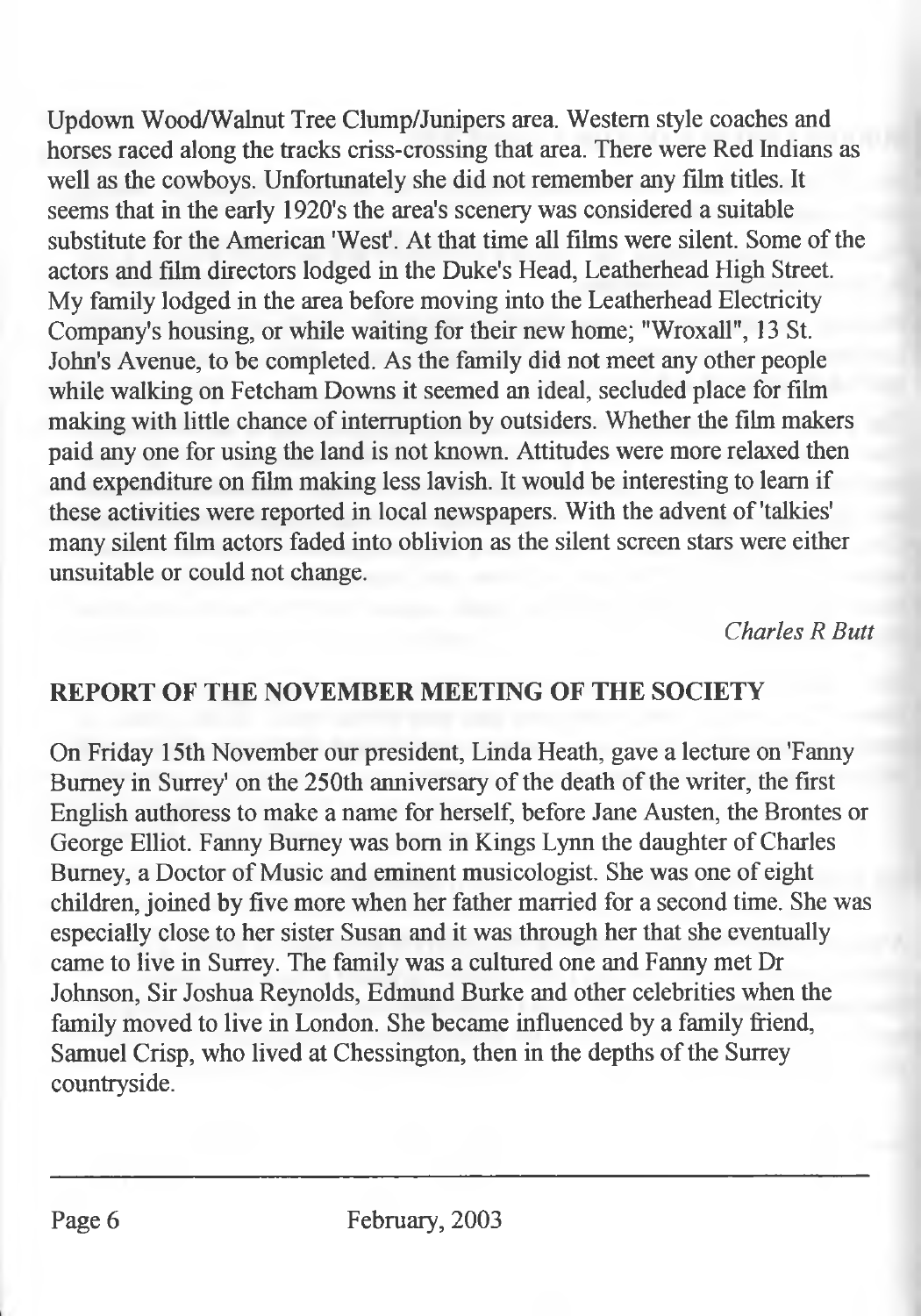Fanny was of small build and indifferent health throughout her life, always frail and easily fatigued. She was shy and hated publicity and was a mixture of conservatism and progressiveness, with a desire to please, timid yet morally and physically courageous. She started writing her journal at the age of fifteen and her first novel, 'Evelina', was written in 1778 when she was aged twenty-six and staying with Samuel Crisp at Chessington. It was written in the form of correspondence and is perhaps the most difficult of her novels for a modem reader to enjoy. It was published anonymously and in great secret, her stepmother having warned her that to be known as a 'scribbler' would count against her eligibility in marriage. The book was an enormous success, everyone trying to guess who might have written it, no-one identifying Fanny as the author, or even that it was by a woman. Eventually the truth came out and she was hailed as a real authoress and achieved considerable fame and celebrity, though alas not a deal of money, owing to the terms of her contract.

In 1782 her second novel, 'Cecilia' was published, again selling well and again making more money for the publisher than for Fanny. She was particularly good at writing of events and people and their dialogues, but rarely gave visual descriptions of places or people, maybe due to her poor eyesight. Jane Austen always gave due acknowledgment to the debt she owed to Fanny for her character writing. In 1786 Fanny, now thirty-four, was offered a position at Court as second keeper of the Robes to Queen Charlotte, wife of George III. She took the post mainly to please her father, realising that it would curtail her writing. She left the Court in 1791 with a pension of £100 per annum for life.

Meanwhile the French Revolution had created havoc and a group of emigres known as Constitutionalists, came and settled in Juniper Hall at Mickleham. Fanny was appraised of this by her sister Susan who was living at Mickleham. Susan and her husband, Captain Phillips were great friends of William Lock and his wife of Norbury. They all visited the emigrés at Juniper Hall and they in turn were welcome guests of the Locks. Fanny came to visit her sister in late January 1793 to find the emigres in a state of distress following the execution of their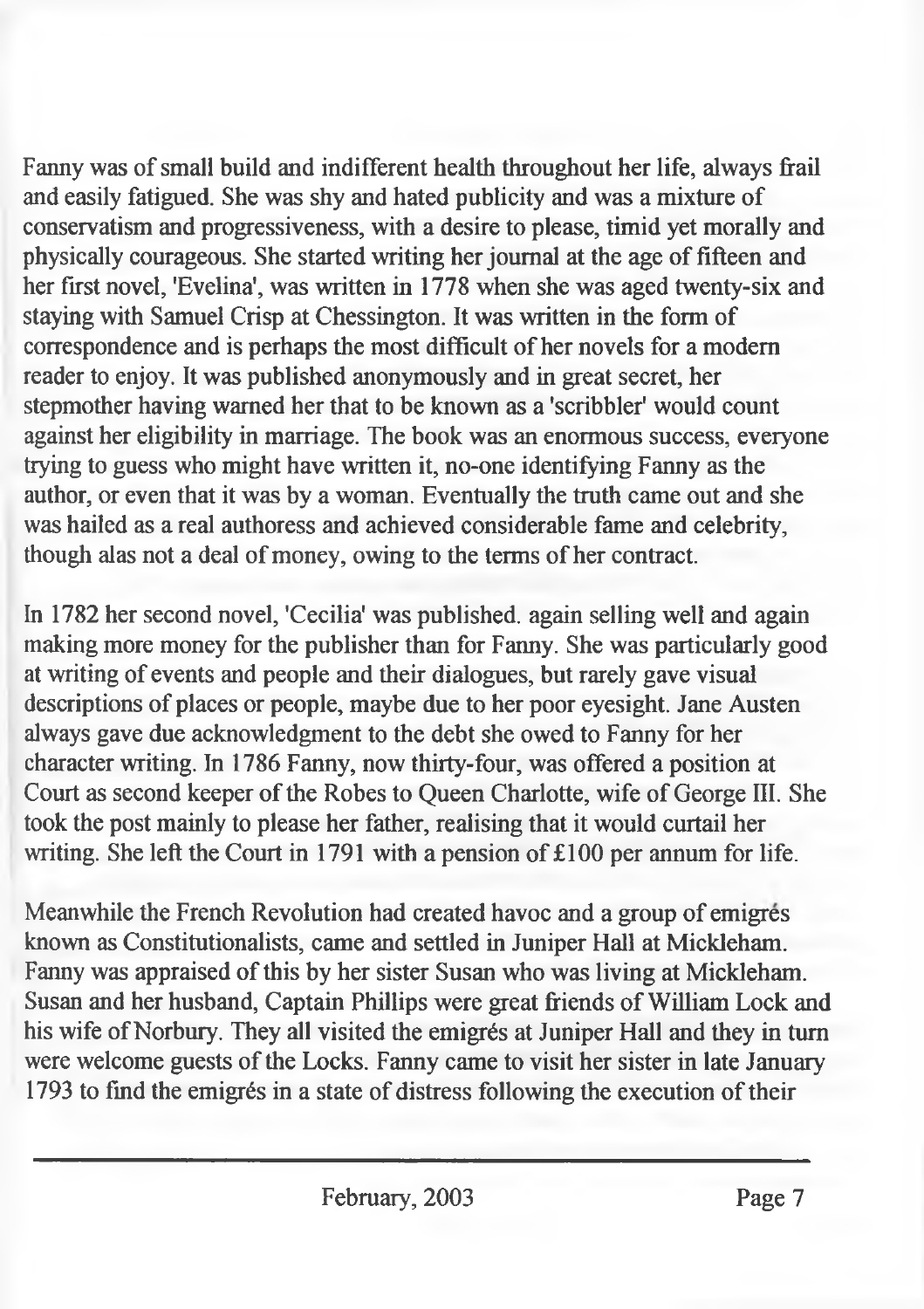king, Louis XVI. At Juniper Hall she met General Comte Alexandre d'Arblay who had been adjutant to Lafayette but was now penniless in a foreign country. Fanny wrote to her father that she was staying on with her sister to teach d'Arblay English while he would teach her French. She could already read French but was diffident in speaking it.

Dr Burney, a staunch royalist, was unhappy, looking on all French emigres as potential revolutionaries. Although Fanny was by know forty her father forbad her to accept an invitation to stay at Juniper Hall. She reluctantly acquiesced, largely for fear of upsetting Queen Charlotte and jeopardising her pension which was her sole source of income. d'Arblay, within two months of meeting Fanny, proposed marriage, but he had neither money or position, his estates had been confiscated, he was a Catholic and England was at war with France. Dr Burney was dismayed and Fanny realised the potential social ostracism that she would face if she married d'Arblay and was worried that their financial impecunity might ultimately cause him regrets, for they would only have Fanny's £100 pension to live on.

They decided to marry anyway and the ceremony took place at Mickleham church on 28th July 1793, six months after they had met. They started life in rented rooms at Phoenice Farm in Dorking Road at the foot of Blagdon Hill. By November they moved to the house now known as 'The Hermitage' in Lower Road, Bookham, opposite the church. Dr Burney became reconciled to the marriage and corresponded regularly with Fanny. In December 1794, when Fanny was forty-one, their only child was bom. He was christened Alexandre in St. Nicholas church by the Reverend Samuel Cooke, Jane Austen's godfather. Fanny revised a play, 'Edwy and Edwiga' which was read by Sheridan and performed in London in March 1795. It was under-rehearsed and poorly produced and was taken off after one performance.

Fanny now published her third novel, 'Camilla' or 'A Picture of Youth', which was written almost entirely at Bookham in less than six months. It is in five volumes, reaching over 600 pages in today's paperback edition. It had mixed reviews but sold well, 3,500 copies being bought in the first three months. Fanny was delighted as it turned out a financial success for her. With the money from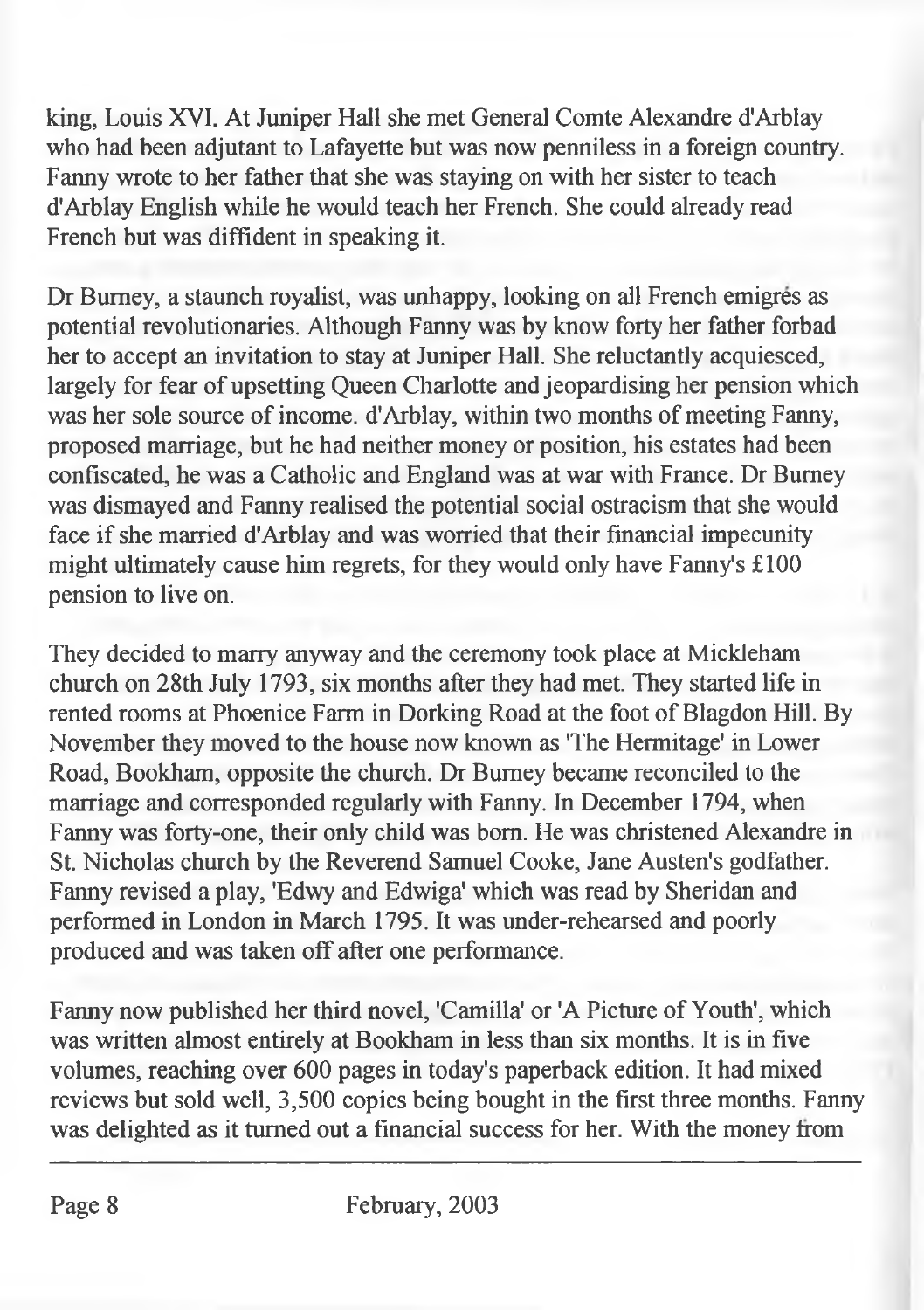Camilla the d'Arblays built a cottage on a plot of land given them by William Lock, which was called Camilla Lacey. Unfortunately they did not own the land and when William Lock's son in due course sold Norbury Park the cottage too had to be sold. In 1801 d'Arblay was free once more to return to France, which he did with his family. Unfortunately war once again broke out and it was not until after Waterloo that Fanny was able to return to England. She subsequently said that her years in Surrey were the happiest of her life.

To conclude her most informative and interesting lecture Linda read extracts from Fanny Burney's work and showed some excellent slides of the area in which Fanny and her husband lived in Surrey.

*Gordon Knowles*

#### **REPORT OF THE DECEMBER MEETING OF THE SOCIETY**

Jubilees in the past were the topical theme of our Christmas Miscellany meeting which was attended by the Rev Dr Stephen Sheppard from Hereford, who had joined the Society at its foundation.

In 1977, Jack Barker had been responsible for the loyal address from the Greater London Council to Her Majesty and had ridden on one of the two silver-painted Routemaster buses which carried the presentation deputation into the courtyard of Buckingham Palace.

Gordon Knowles, who had organized the evening, described the streamlining of the mainline railway locomotives of the 'Thirties', including those named the 'Silver Jubilee' (of King George V) and the 'Mallard', which still held the world speed record for steam trains.

Linda Heath read extracts from the Leatherhead parish magazine giving an account of the children's parties held to celebrate Queen Victoria's jubilees. She also told us of the Rev Sidney Sedgwick, curate of Leatherhead 1897 - 1905, author of the 'Leatherhead Legends' and also composer of the words and music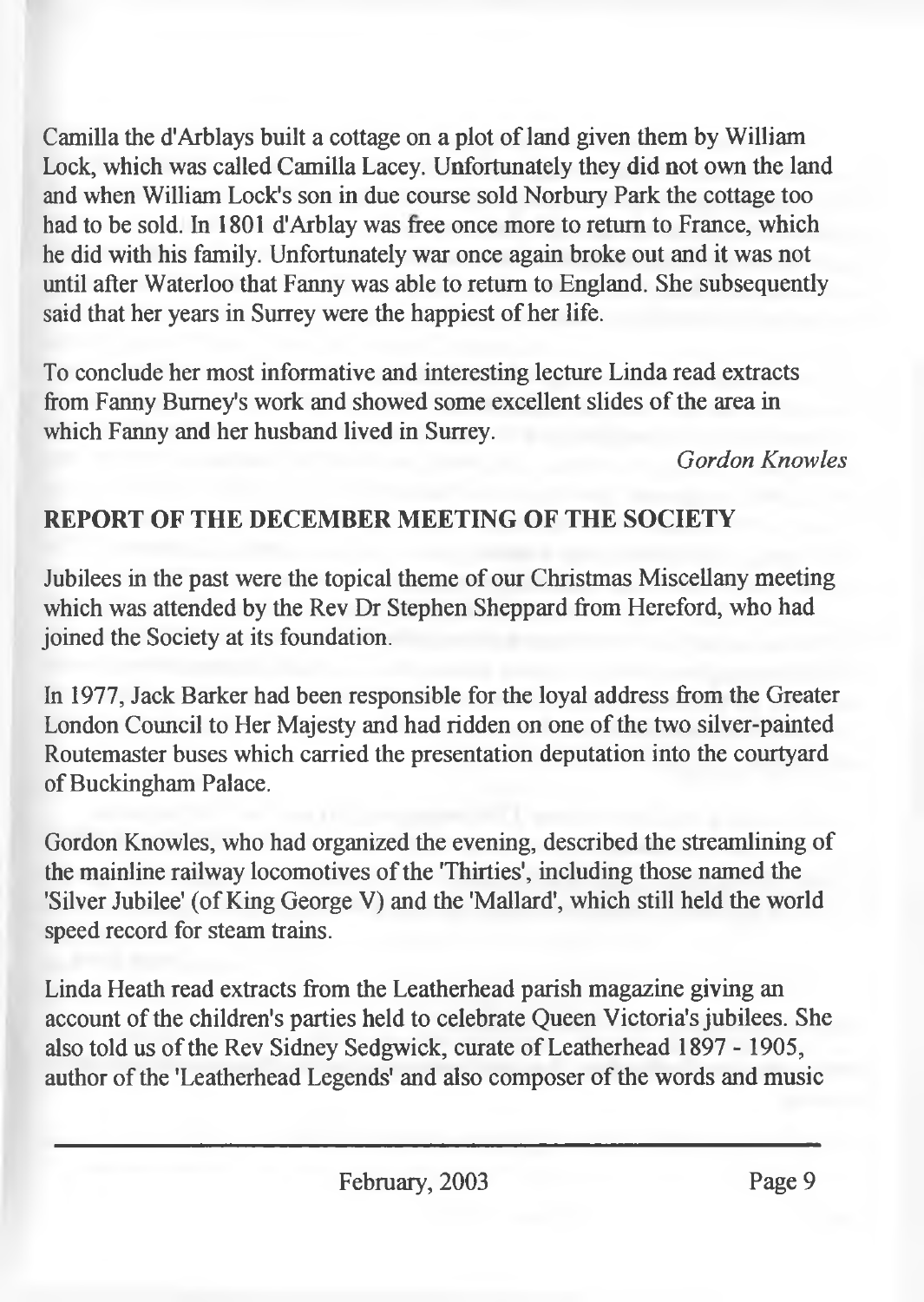of many operettas in the style of Gilbert and Sullivan which had been staged here. Graham Evans had found copies of the librettos and Linda, ably partnered by John Wettem, gave us extracts from 'The Heart of the Griffin'. King Trilobite, out walking with his shrewish wife, meets a dinosaur and flees. His wife disappears and the king declares that no-one should marry until he had taken his pick, much to the dismay of various other couples. Fortunately, the queen reappears and discomfits her husband.

Peter Tarplee gave a wide-ranging talk on the history of water supplies, from private wells with the water raised in buckets by horse-powered winding gear (as at Bocketts and Highlands farms) or by wind pumps or waterwheels (Painshill, Cobham Park). Many local villages had public wells on their greens, supplemented or replaced by troughs and drinking fountains erected by local worthies in commemoration of important events. In 1738, a Quaker had created a public supply in Dorking, over a century and a half before the Leatherhead Company's borehole of 1884 and the later piping from the springs at Fetcham.

Derek Renn spoke of the introduction of the pillar box into the British Isles in 1852, following the explosion of letter writing due to the introduction of the penny post. He showed pictures of boxes of the 1850's still in use and appealed for details of the audience's local boxes, as part of a survey it was hoped to publish soon.

Our next meeting will be on Friday 17th January at 7.30 pm for 8.00 pm in the main hall of the Letherhead Institute in the High Street, when John Hampton will tell us about the work of his Air Photographic Unit of the Royal Commission on Ancient Monuments. Visitors are most welcome at all our meetings.

*Derek Renn*

#### **"THE BEGINNING OF OUR SOCIETY"**

#### *Member the Rev Dr Stephen Sheppard now living in Hereford contributes the following.*

He believes he was the Society's first junior member at the age of nine.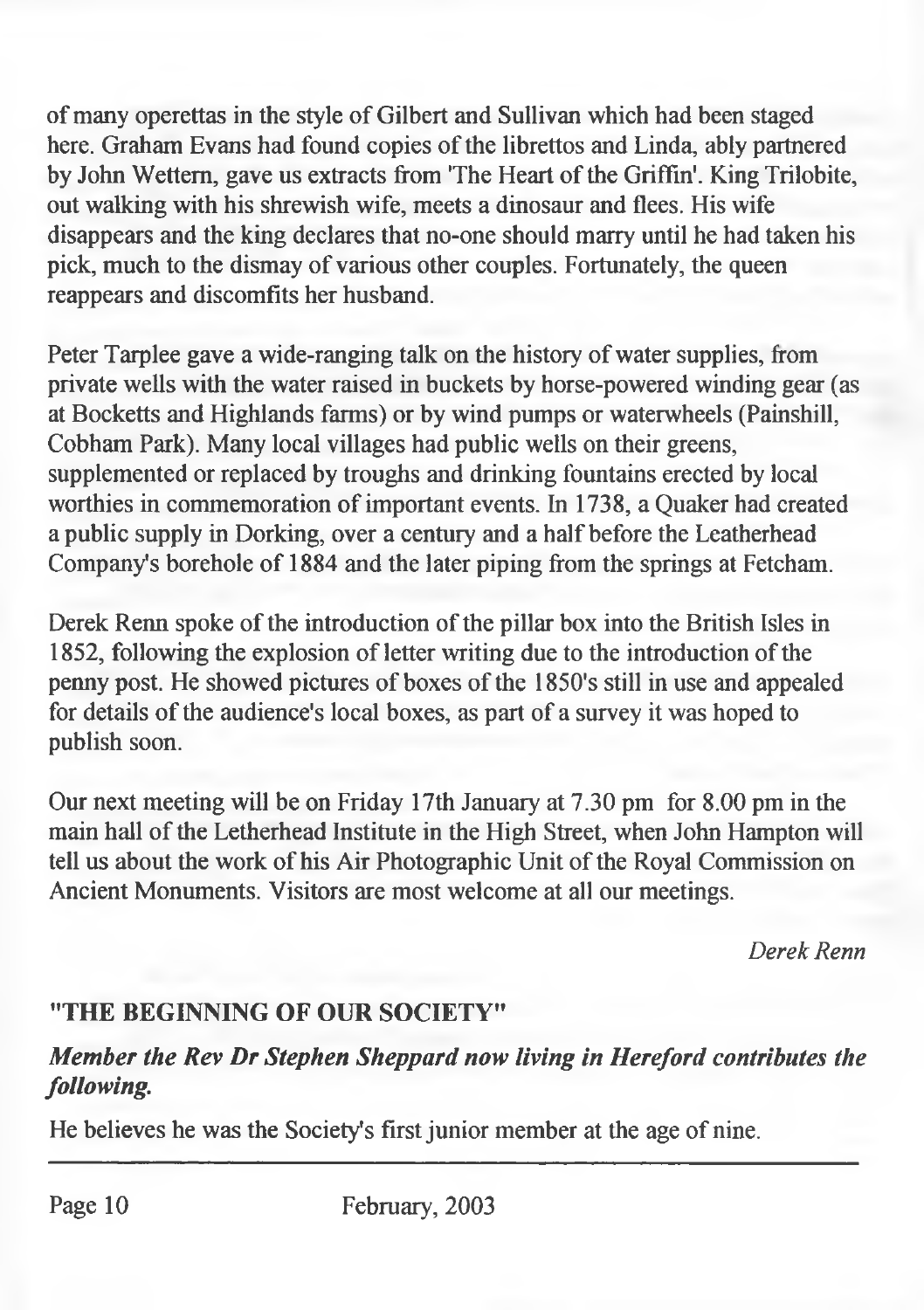In the closing years of WWII he was a pupil at two former local schools; The Lindens day Preparatory School, Park Rise, and Dorking County Grammar School. As a result of his parents inviting a group of tweed clad walkers who were passing the family home (6 Lower Road, Fetcham) in for tea, the Rev Dr Sheppard became involved in local history and archaeology. He remembers the gentleman's ancient tweed cap and hand carved ash walking stick and recalls his mother hunting out the prized family blue tea set. This gentleman was keen to set up a Fetcham history group or society. A week later a group of about five people met near what later became the junction of The Mount and Guildford Road. In those days the road was high banked with an outer ditch south of the footpath. It was sinuous until one reached the chalk pits with no residences nearby. The flatroofed 408 buses laboured up this hill with their noisy engines and crash gearboxes. Under the direction of a Mr Carruthers (who arrived on an ancient black bicycle) the group's first task was to excavate "The Mounts" in the parish of Pachesham. A Captain Lowther came in his heavily laden car (a Wolsley?) its boot crammed with picks and shovels, measuring tapes, plus anti midge ointment and Elastoplast in metal tins from Boots in Leatherhead High Street. Following this, the young Mr Sheppard would take the 78 bus to Juniper Hall where he used a machine to copy old six inch Ordnance Survey maps needed for the newly formed Society's work on the Ashtead Common Roman Villa site and other locations.

#### *Stephen Sheppard*

#### **SENHORA RIDES AGAIN**

Viewers of Channel 4 Television may have seen the series 'Salvage Squad' in which a resident team, aided by specialists, restore a large piece of machinery to working order. The programme screened on 13th January 2003 was devoted to a steam-driven 'galloper', that is, a fairground 'ride' on which the wooden horses and cockerels go up and down as well as round and round.

Local interest was established by the previous owner's son, who had a photograph (reproduced in Mr Fortescue's 1975 book at page 90) of the Duke of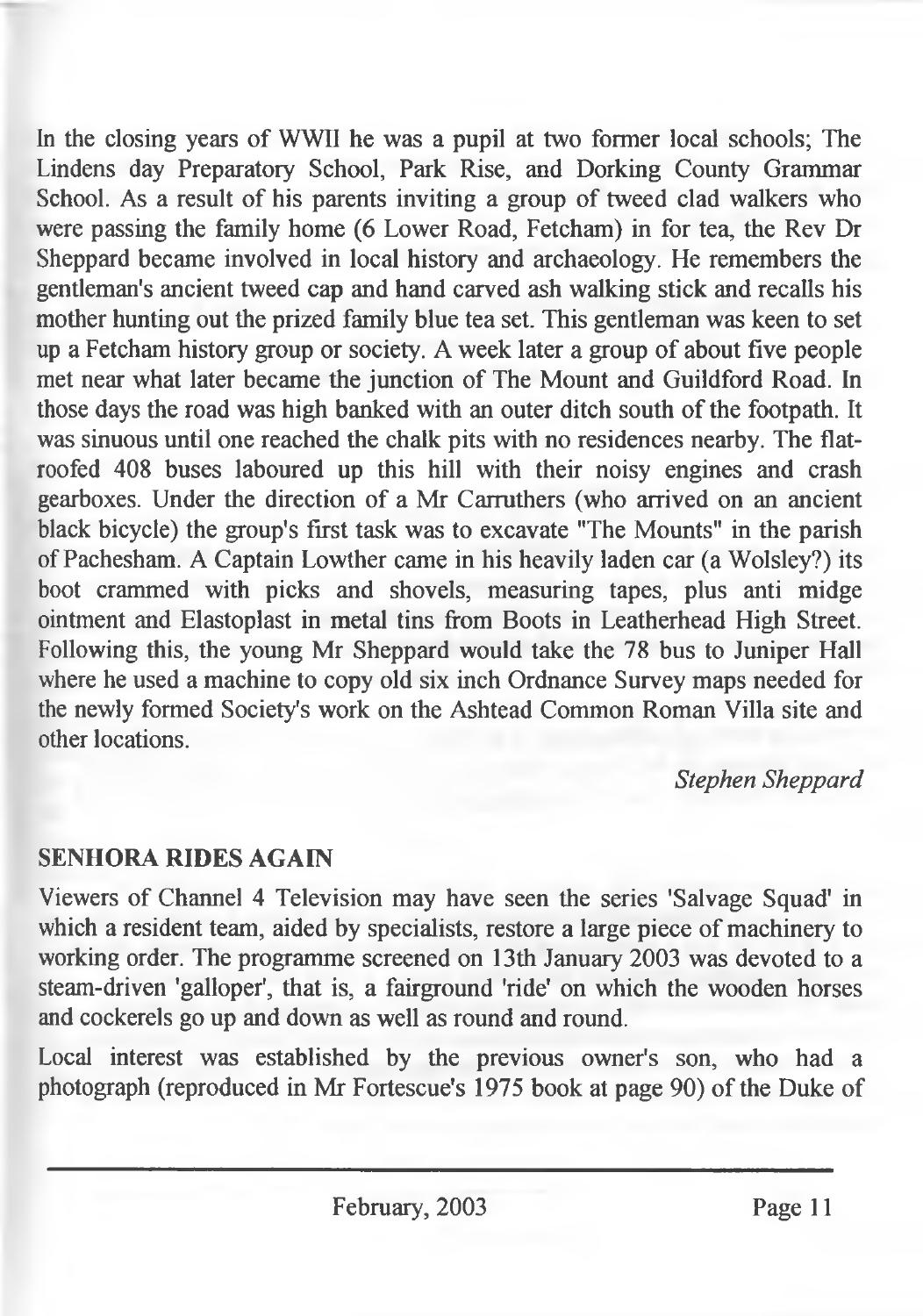York (later King George VII) riding on it on the afternoon of 19th June 1922 during the Great Bookham country fair. It was even possible to identify the actual horse ridden by the Duke, from a broken tooth and the name 'Senhora' under layers of paint.

#### *References:*

S E D Fortescue, 1971 The Gigantic Fete, Bazaar and Country Fair, Great Bookham.

S E D Fortescue, 1975 The Story of Two Villages, Great and Little Bookham.

*Derek Renn*

#### **NEWS FROM THE FRIENDS**

I think most people have heard of the very sad news of the sudden death of David Robinson. He was a very active member of the Friends, working mainly on publicity. My favourite memory of him is remembering him dressed as a Victorian gentleman standing by the horse drawn bus last year during our birthday celebrations.

He was also involved in the educational work we are hoping to do with schools and youth groups. He had a very outgoing relationship with children and already he was well known to Woodville School, so we have a sound foundation to build on.

**Stewards** Unfortunately the number of stewards has decreased somewhat, so once again I am appealing for some more people to come forward to take on this task. It is not too big a commitment as the shifts are only three hours long, once a month and you meet some very interesting people. Is there nobody from the History Society who would be prepared to help? The opening of the museum is dependent on having enough stewards to cover the opening hours of the museum which we would like to increase, but unless more people come forward there is a real danger that we shall not be able to open as frequently as we do at present. It is particularly sad that our Sunday opening proved impractical.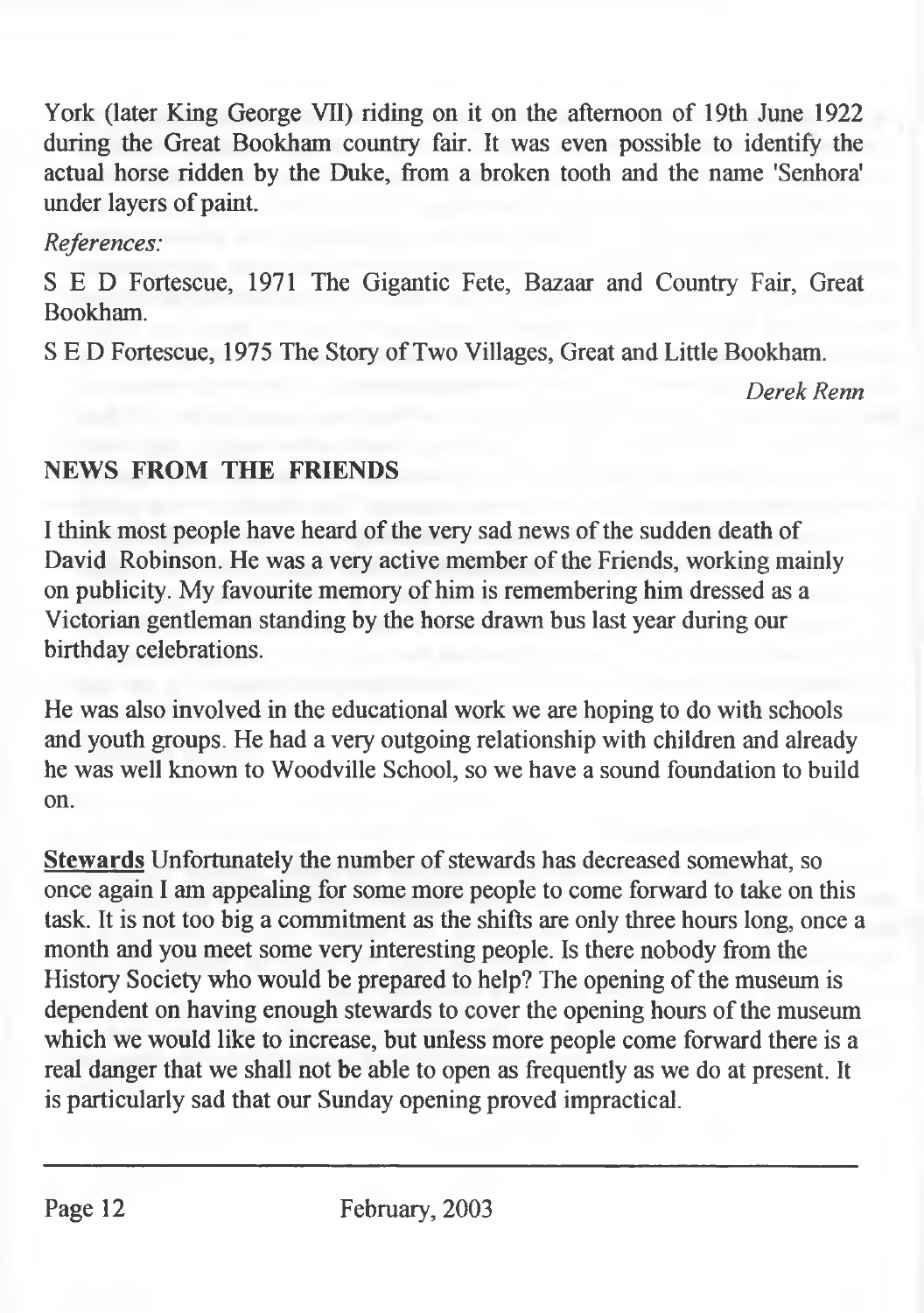Stewards are required to do some training and various dates have been arranged in March, so now is the ideal time to volunteer.

So the Friends have three great needs:

1) More museum stewards. 2) Someone to take on the publicity work which David did and, 3) Someone to prepare and maintain the Stewards' rota.

Surely between the Friends and the History Society and local residents we can fill the gaps. *Thelma Lucas' telephone number is 01372 844345 ED.*

*Thelma Lucas*

#### **LECTURE PROGRAMME**

Lecture meetings are held in the Dixon Hall of the Letherhead Institute, High Street, normally at 8.0 p.m., with coffee beforehand at 7.30.

Friday 21<sup>st</sup> March. <sup>'</sup> *Merton Priory'*, by Lionel Green, Chairman of the Merton Historical Society, which he helped found fifty-two years ago. He has studied every aspect of the Priory's history.

Situated close to London, Merton Priory was convenient for kings to enjoy the peace of the countryside, but it also provided a place of sanctuary, of learning, for meetings of Parliament, for convocations and ordinations. Lionel will tell of the Priory's foundation, the layout of the precincts, and the daughter houses of Merton. We hope to learn something of its possessions which included the manors of Little Ashtead, Pachesham, Polesden and a mill at Fetcham.

**Friday 25th April.** The **Annual General Meeting of the Society,** followed by a talk — ' *The Story behind the Story of the Old & New Atlas* 

*Works at Bookham 'by* Peter Tarplee. Peter has researched the history of the two works and the involvement of the Burney Brothers and Gillett Stephen in the Blackbume engine business. His paper will be printed in the forthcoming issue of the *Proceedings of the Society*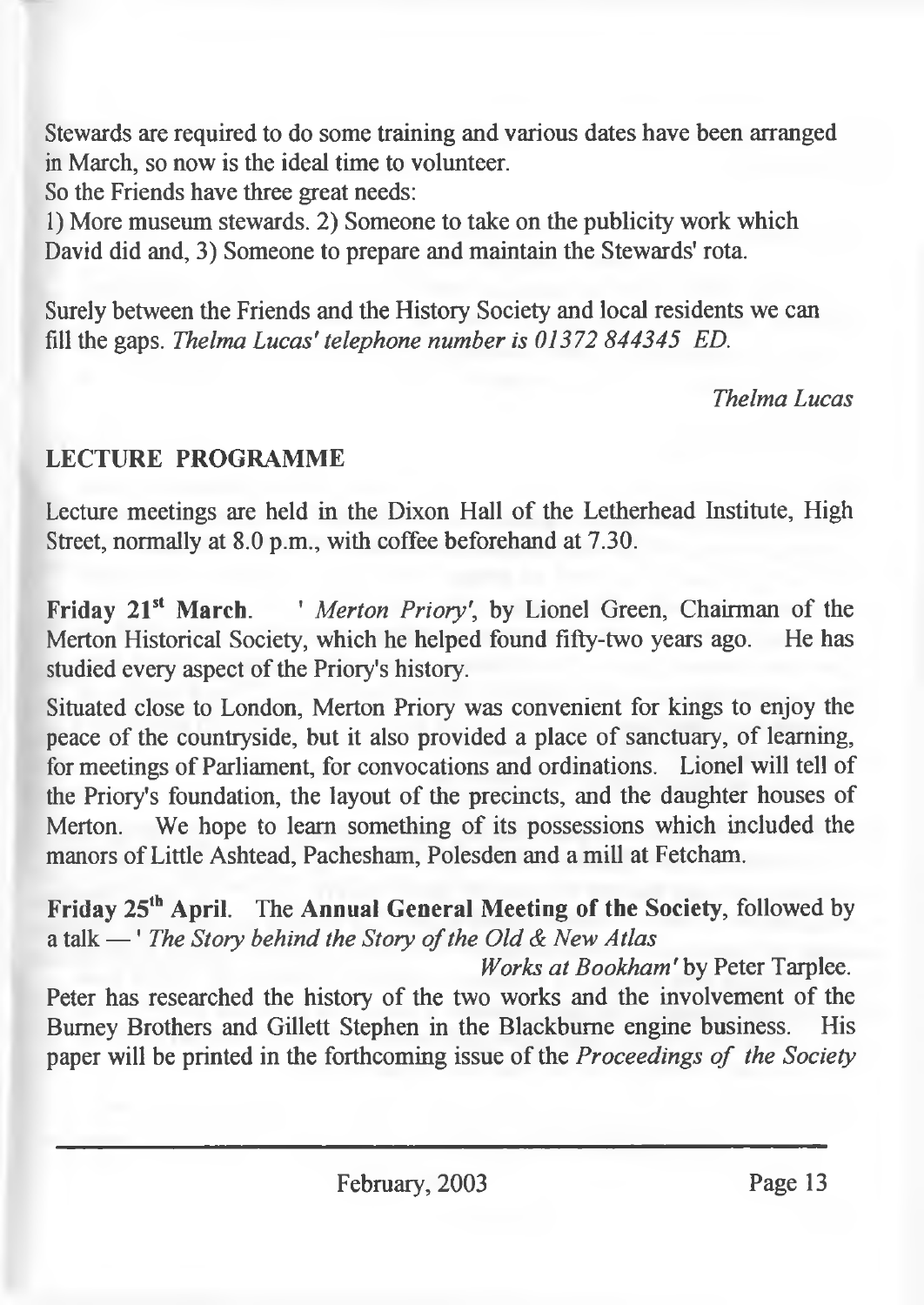and he will tell us of some of his investigations and interviews that lie behind his published work.

#### **Friday 16th May.** *'The Story o/WoodJield Farm, Ashtead'* by Gwen Hoad our librarian.

Last Autumn, Gwen gave an excellent talk to members of the Leatherhead Community Association on former farms in Ashtead. In the course of her researches she gathered so much information about Woodfield Farm that she feels it merits a talk on its own, though she will, of course refer to other farms in Ashtead too.

#### **WALKS AND VISITS**

**Saturday 26th April at** 11.00 **am.** Morning visit by cars to Southside House, Wimbledon. *(NB. Numbers are limited, so book early.)* This is a house with a fascinating history, still lived in by the descendants of Robert Pennington who built it for his family in **1665** to escape the Plague in London. His greatgranddaughter married Alex Munthe, who wrote 'The Story of San Michele' while living there. In **1750** the Prince of Wales stayed there and, later on, William and Emma Hamilton and Nelson were frequent visitors. Good pubs nearby for lunch afterwards! *Cost £5.00 (No concessions). Please send your application to Linda Heath (tel. 372603) on the enclosed form with cheque and*  $s.a.e.$  for directions.

**Saturday 17th May at** 2.30 **pm.** Visit by cars to Reigate Priory. If possible, we hope to include the Museum there also, but it is undergoing extensive renovations and may still not be open by then. However, the Priory itself has a most interesting history - it was founded in the 12th century and converted to a mansion in Tudor times. It was occupied by various people of note at different times, including Mrs Greville of Polesden Lacey who rented it for several years before buying Polesden. The visit includes a video film about the history of the house. *Cost £2.00. Please send your application to Linda Heath (tel. 372603) on the enclosed form with cheque and s.a.e. for directions.* 

**Sunday 8th June at** 2.30 **pm.** Visit by cars to Horsley Towers, former home of the Earl of Lovelace. Further details in the May Newsletter. Cost **£3.00.** *Please*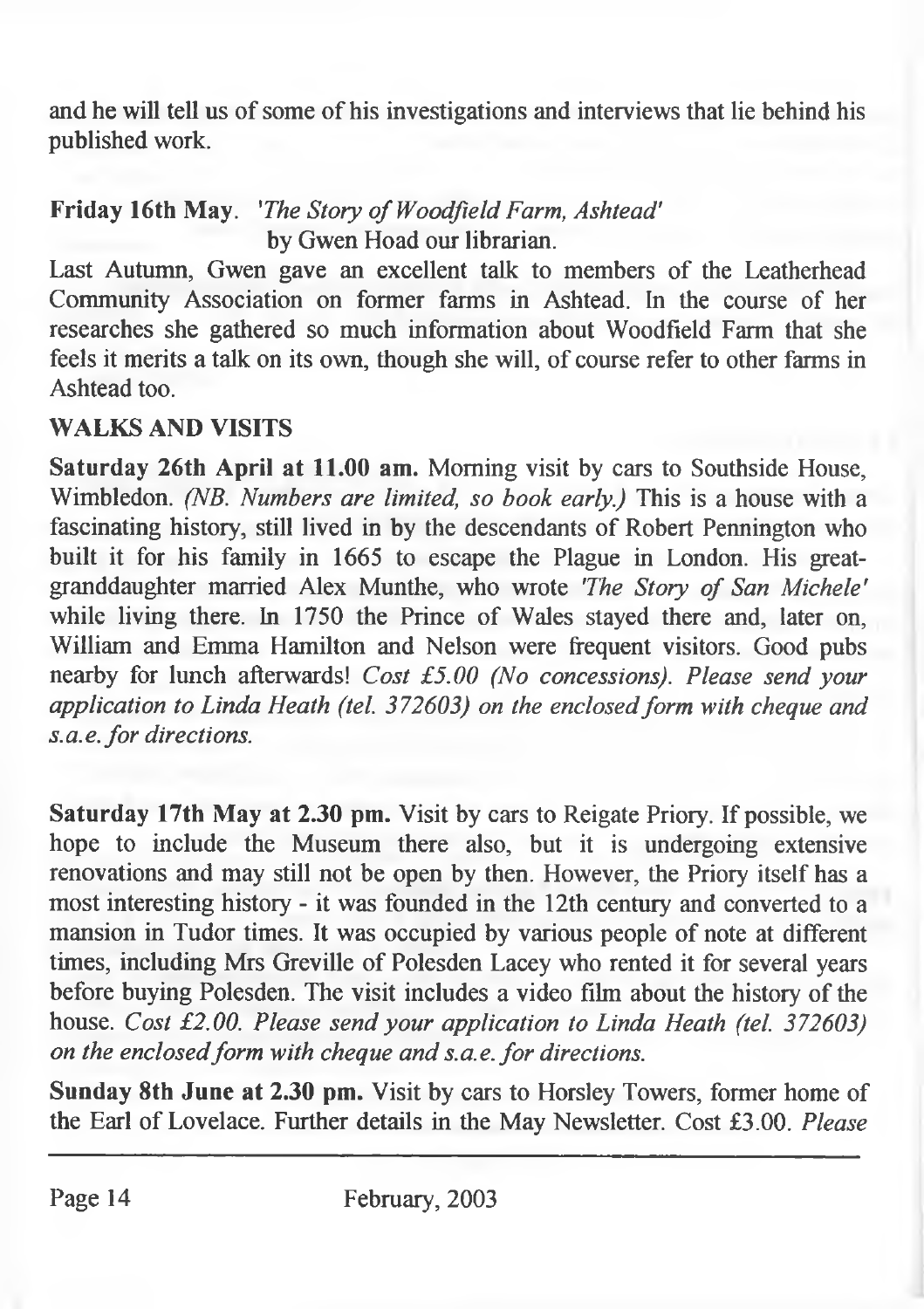*send your application to Jack Barker (tel. 458569) on the enclosed form with cheque and s.a.e. if directions needed.*

#### **FUTURE EVENTS**

A guided walk round Westcott village has been arranged for the evening of **Thursday 10th July,** and we may have a walk round Ripley village in August or September. Details and booking slips will be in the May Newsletter.

*Gordon Knowles*

#### **COFFEE ROTA**

NO VOLUNTEERS - NO COFFEE! If you can help to serve coffee on just one evening in March, April or May, please contact Linda Heath (372603) as soon as possible.

#### **SUBSCRIPTIONS 2003**

Thank you to all those members who have already paid their subscriptions for the current year whether by standing order or direct to me. If you have already paid, your 2003 membership card will be enclosed with this *Newsletter.* If you have not received a card please let me have your subscription as soon as possible.

If you pay by standing order and wish to help the Society's finances by way of the Gift Aid scheme please note that, unless you have previously completed a Gift Aid declaration, you will need to fill in the declaration which was enclosed with the November 2002 *Newsletter.* (Thank you to those 'SO' members who have already sent me their declaration).

*Jack Barker, Membership Secretary*